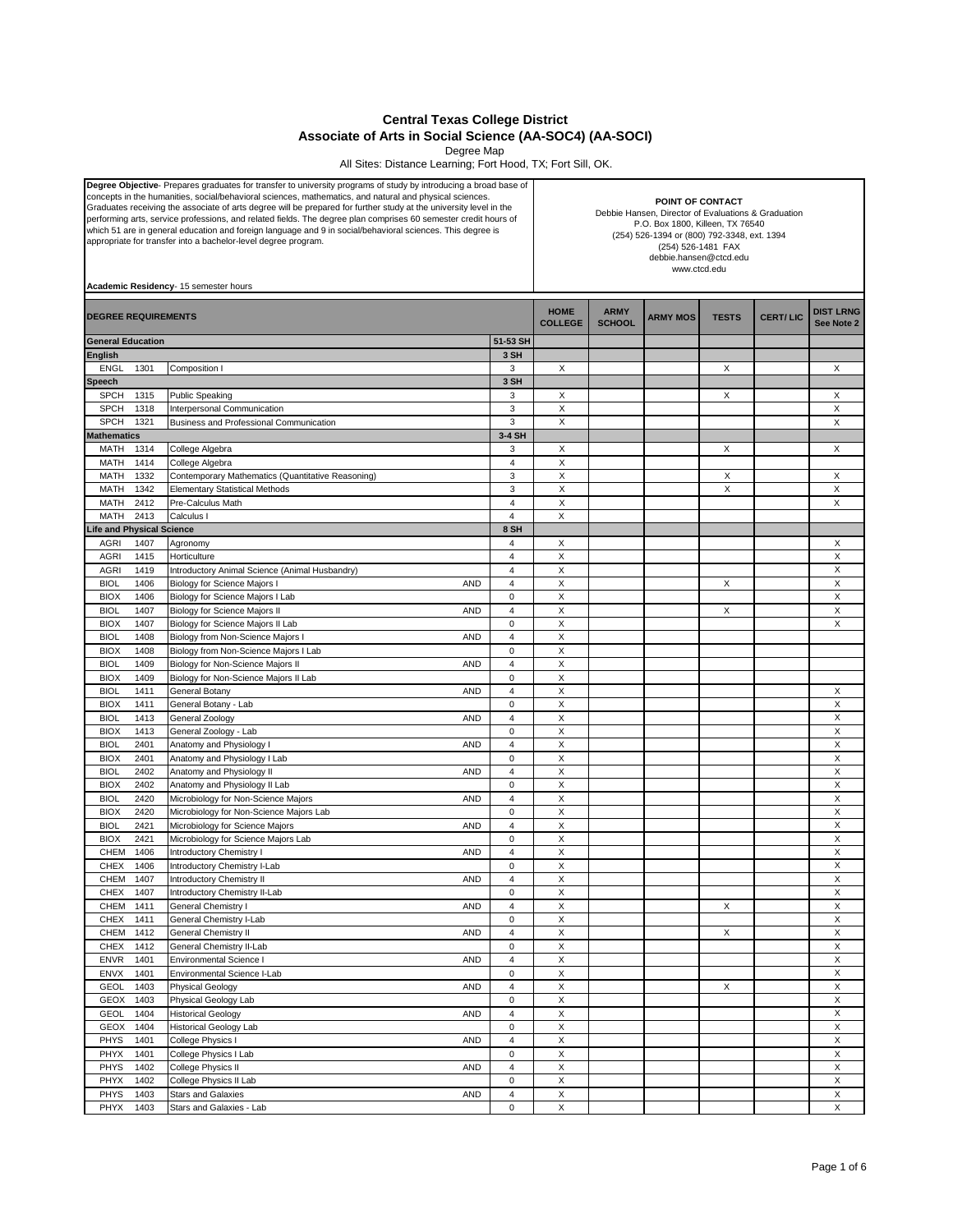|                              |                                                   |                |                           |   |   |   |   | X |
|------------------------------|---------------------------------------------------|----------------|---------------------------|---|---|---|---|---|
| PHYS<br>1404                 | Solar System<br><b>AND</b>                        | 4              | X                         |   |   |   |   |   |
| <b>PHYX</b><br>1404          | Solar System - Lab                                | $\mathbf 0$    | X                         |   |   |   |   | X |
| PHYS<br>1415                 | Physical Science I<br><b>AND</b>                  | $\overline{4}$ | X                         |   |   | X |   | X |
| PHYX<br>1415                 | Physical Science I Lab                            | $\pmb{0}$      | X                         |   |   |   |   | X |
| PHYS<br>2425                 | University Physics I<br><b>AND</b>                | $\overline{4}$ | X                         |   |   |   |   |   |
| PHYX<br>2425                 |                                                   | 0              | X                         |   |   |   |   |   |
|                              | University Physics I Lab                          |                |                           |   |   |   |   |   |
| PHYS<br>2426                 | University Physics II<br><b>AND</b>               | 4              | X                         |   |   |   |   |   |
| PHYX<br>2426                 | University Physics II Lab                         | $\mathbf 0$    | X                         |   |   |   |   |   |
| <b>Creative Arts</b>         |                                                   | 3 SH           |                           |   |   |   |   |   |
| <b>ARTS</b><br>1303          | Art History I                                     | 3              | $\boldsymbol{\mathsf{X}}$ |   |   | Х |   | Х |
| <b>ARTS</b><br>1304          | Art History II                                    | $\mathbf 3$    | X                         |   |   |   |   | X |
|                              | Introduction to Theater                           |                | $\boldsymbol{\mathsf{X}}$ |   |   |   |   |   |
| <b>DRAM</b><br>1310          |                                                   | 3              |                           |   |   |   |   |   |
| <b>DRAM</b><br>2366          | Introduction to Cinema                            | 3              | $\boldsymbol{\mathsf{X}}$ |   |   |   |   |   |
| <b>HUMA</b><br>1315          | Fine Arts Appreciation                            | 3              | X                         |   |   |   |   |   |
| <b>Component Area Option</b> |                                                   | 4 SH           |                           |   |   |   |   |   |
| <b>AGRI</b><br>1407          | Agronomy                                          | 4              |                           |   |   |   |   |   |
| <b>AGRI</b>                  | Horticulture                                      | 4              | X                         |   |   |   |   |   |
| 1415                         |                                                   |                |                           |   |   |   |   |   |
| <b>AGRI</b><br>1419          | Introductory Animal Science (Animal Husbandry)    | $\overline{4}$ | $\mathsf X$               |   |   |   |   |   |
| <b>AGRI</b><br>2317          | Introduction to Agriculture Economics             | 3              | X                         |   |   |   |   |   |
| <b>ANTH</b><br>2351          | Cultural Anthropology                             | $\mathsf 3$    | $\boldsymbol{\mathsf{X}}$ |   |   |   |   |   |
| <b>ARTS</b><br>1303          | Art History I                                     | 3              | X                         |   |   | Х |   | Х |
| <b>ARTS</b><br>1304          | Art History II                                    | 3              | $\mathsf X$               |   |   |   |   | X |
|                              |                                                   |                |                           |   |   |   |   |   |
| <b>BCIS</b><br>1305          | <b>Business Computer Applications</b>             | 3              | X                         |   |   |   |   | X |
| <b>BIOL</b><br>1406          | Biology for Science Majors I<br><b>AND</b>        | 4              | Χ                         |   |   | Χ |   |   |
| <b>BIOX</b><br>1406          | Biology for Science Majors I Lab                  | $\pmb{0}$      | X                         |   |   |   |   |   |
| <b>BIOL</b><br>1407          | Biology for Science Majors II<br><b>AND</b>       | 4              | X                         |   |   | X |   |   |
| <b>BIOX</b><br>1407          | Biology for Science Majors II Lab                 | 0              | X                         |   |   |   |   |   |
|                              |                                                   | 4              | X                         |   |   |   |   |   |
| <b>BIOL</b><br>1408          | Biology for Non Science Majors I<br><b>AND</b>    |                |                           |   |   |   |   |   |
| <b>BIOX</b><br>1408          | Biology for Non Science Majors I Lab              | $\pmb{0}$      | X                         |   |   |   |   |   |
| <b>BIOL</b><br>1409          | Biology for Non-Science Majors II<br><b>AND</b>   | 4              | $\boldsymbol{\mathsf{X}}$ |   |   |   |   |   |
| <b>BIOL</b><br>1409          | Biology for Non-Science Majors II Lab             | 0              | X                         |   |   |   |   |   |
| 1411<br><b>BIOL</b>          | General Botany<br><b>AND</b>                      | 4              | X                         |   |   |   |   |   |
| <b>BIOX</b><br>1411          | General Botany - Lab                              | 0              | X                         |   |   |   |   |   |
|                              |                                                   |                |                           |   |   |   |   |   |
| <b>BIOL</b><br>1413          | General Zoology<br><b>AND</b>                     | 4              | X                         |   |   |   |   |   |
| <b>BIOX</b><br>1413          | General Zoology - Lab                             | 0              | $\boldsymbol{\mathsf{X}}$ |   |   |   |   |   |
| <b>BIOL</b><br>2401          | Anatomy and Physiology I<br><b>AND</b>            | 4              | X                         |   |   |   |   |   |
| <b>BIOX</b><br>2401          | Anatomy and Physiology I Lab                      | $\pmb{0}$      | X                         |   |   |   |   |   |
| <b>BIOL</b><br>2402          | Anatomy and Physiology II<br><b>AND</b>           | 4              | X                         |   |   |   |   |   |
|                              |                                                   | $\mathbf 0$    | $\mathsf X$               |   |   |   |   |   |
| <b>BIOX</b><br>2402          | Anatomy and Physiology II Lab                     |                |                           |   |   |   |   |   |
| <b>BIOL</b><br>2420          | <b>AND</b><br>Microbiology for Non-Science Majors | 4              | X                         |   |   |   |   |   |
| <b>BIOX</b><br>2420          | Microbiology for Non-Science Majors Lab           | 0              | $\boldsymbol{\mathsf{X}}$ |   |   |   |   |   |
| <b>BIOL</b><br>2421          | Microbiology for Science Majors<br><b>AND</b>     | 4              | $\boldsymbol{\mathsf{X}}$ |   |   |   |   |   |
| 2421<br><b>BIOX</b>          | Microbiology for Science Majors Lab               | 0              | X                         |   |   |   |   |   |
| <b>BUSI</b><br>1301          | <b>Business Principles</b>                        | 3              | X                         |   |   |   |   |   |
|                              |                                                   |                |                           |   |   |   |   |   |
| <b>CHEM</b><br>1406          | Introductory Chemistry I<br><b>AND</b>            | 4              | X                         |   |   |   |   |   |
| <b>CHEX</b><br>1406          | Introductory Chemistry I-Lab                      | $\mathbf 0$    | X                         |   |   |   |   |   |
| CHEM<br>1407                 | <b>AND</b><br>Introductory Chemistry II           | 4              | X                         |   |   |   |   |   |
| <b>CHEX</b><br>1407          | Introductory Chemistry II-Lab                     | 0              | X                         |   |   |   |   |   |
| CHEM<br>1411                 | General Chemistry I<br><b>AND</b>                 | 4              | X                         |   |   | Χ |   |   |
|                              |                                                   |                |                           |   |   |   |   |   |
| <b>CHEX</b><br>1411          | General Chemistry I-Lab                           | 0              | X                         |   |   |   |   |   |
| CHEM<br>1412                 | General Chemistry II<br><b>AND</b>                | 4              | $\mathsf X$               |   |   | X |   |   |
| <b>CHEX</b><br>1412          | General Chemistry II-Lab                          | $\Omega$       | X                         |   |   |   |   |   |
| COSC<br>1301                 | Introduction to Computing                         | 3              | X                         | Χ | X | Х |   |   |
| DRAM<br>1310                 | Introduction to Theater                           | 3              | X                         |   |   |   |   |   |
| 2361<br>DRAM                 | History of Theatre I                              | 3              | X                         |   |   |   |   |   |
|                              |                                                   |                | $\mathsf X$               |   |   |   |   |   |
| <b>DRAM</b><br>2362          | History of Theatre II                             | 3              |                           |   |   |   |   |   |
| <b>DRAM</b><br>2366          | Introduction to Cinema                            | 3              | X                         |   |   |   |   |   |
| <b>ECON</b><br>2301          | Principles of Macroeconomics                      | 3              | X                         |   |   | X |   |   |
| <b>ECON</b><br>2302          | Principles of Microeconomics                      | 3              | X                         |   |   | X |   |   |
| <b>ENGL</b><br>1302          | Composition II                                    | 3              | X                         |   |   |   |   |   |
| <b>ENGL</b><br>2322          | <b>British Literature I</b>                       | 3              | X                         |   |   |   |   |   |
|                              |                                                   |                |                           |   |   |   |   |   |
| <b>ENGL</b><br>2323          | British Literature II                             | 3              | X                         |   |   | X |   | X |
| <b>ENGL</b><br>2327          | American Literature I                             | 3              | X                         |   |   |   |   |   |
| <b>ENGL</b><br>2328          | American Literature II                            | 3              | X                         |   |   |   |   |   |
| <b>ENGL</b><br>2332          | World Literature I                                | 3              | X                         |   |   |   |   |   |
| <b>ENVR</b><br>1401          | Environmental Science I<br><b>AND</b>             | 4              | X                         |   |   | Х |   |   |
| <b>ENVX</b><br>1401          |                                                   | 0              | X                         |   |   |   |   |   |
|                              | Environmental Science I-Lab                       |                |                           |   |   |   | X |   |
| <b>FREN</b><br>1411          | Beginning French I                                | 4              | X                         | X |   | X | X | X |
| FREN<br>1412                 | Beginning French II                               | $\overline{4}$ | X                         | X |   | X | X | X |
| GEOG<br>1301                 | Physical Geography                                | 3              | X                         |   |   |   |   | X |
| GEOG<br>1302                 | Cultural Geography                                | 3              | X                         |   |   | X |   | X |
| GEOG<br>1303                 | World Regional Geography                          | 3              | X                         |   |   | X |   | X |
| <b>GEOL</b><br>1403          | <b>AND</b><br>Physical Geology                    | 4              | X                         |   |   | X |   |   |
|                              |                                                   |                |                           |   |   |   |   |   |
| GEOX<br>1403                 | Physical Geology Lab                              | 0              | X                         |   |   |   |   |   |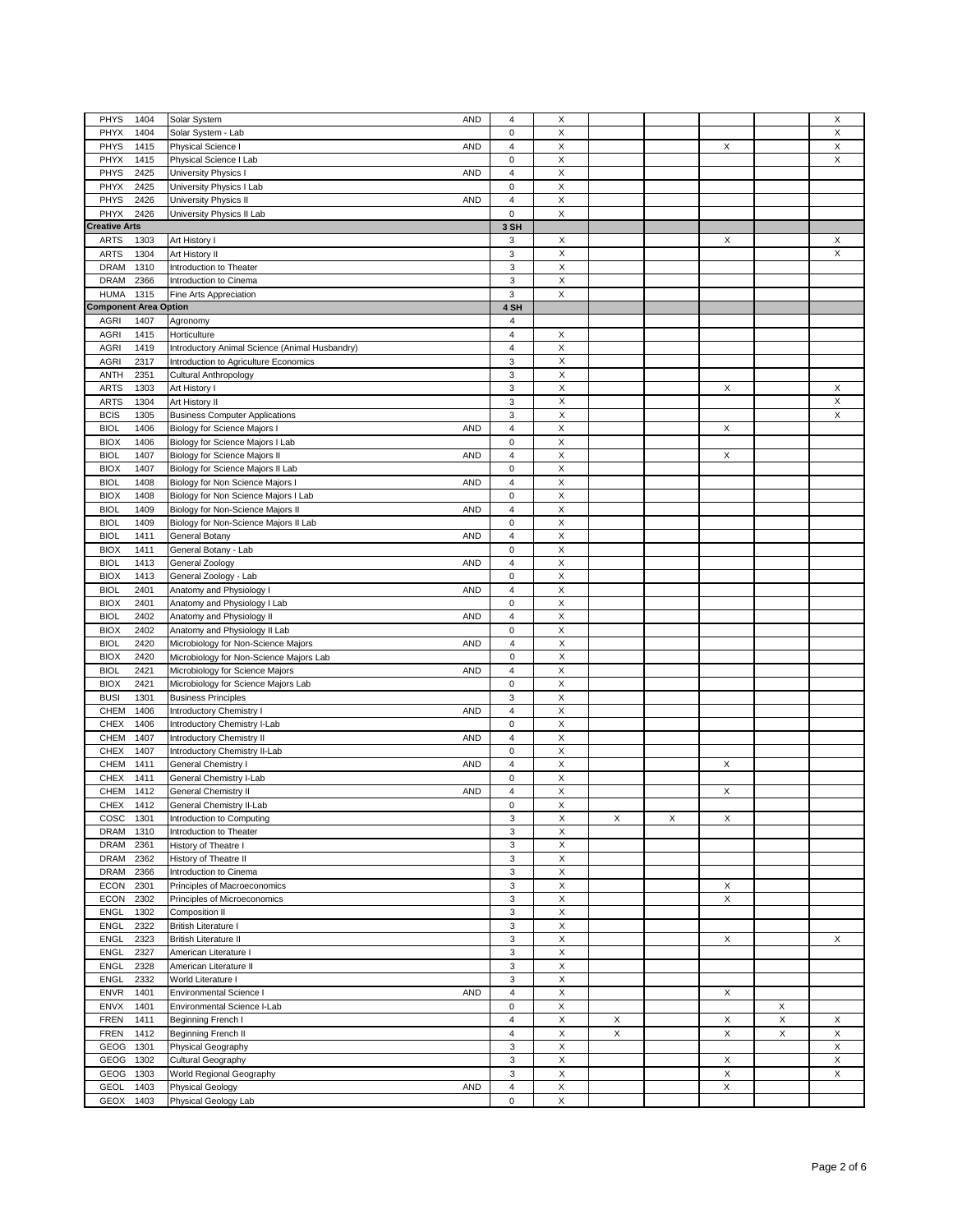| GEOL<br>1404               | <b>Historical Geology</b><br><b>AND</b>           | 4                       | X           |             |   |   |   |             |
|----------------------------|---------------------------------------------------|-------------------------|-------------|-------------|---|---|---|-------------|
| GEOX<br>1404               | <b>Historical Geology Lab</b>                     | $\mathbf 0$             | X           |             |   |   |   |             |
| <b>GERM</b><br>1411        | Beginning German I                                | $\overline{\mathbf{4}}$ | X           | Х           |   | Х | X | Х           |
| <b>GERM</b><br>1412        | Beginning German II                               | 4                       | X           | X           |   | X | X | X           |
| GOVT<br>2304               | Introduction to Political Science                 | 3                       | X           |             |   |   |   |             |
| <b>HIST</b><br>2301        | <b>Texas History</b>                              | 3                       | X           |             |   |   |   | X           |
| <b>HIST</b><br>2311        | Western Civilization I                            | 3                       | X           |             |   | X |   | X           |
| <b>HIST</b><br>2312        | Western Civilization II                           | 3                       | X           |             |   | X |   | X           |
| <b>HIST</b><br>2381        | African-American History                          | 3                       | X           |             |   |   |   | X           |
| <b>HUMA</b><br>1315        | Fine Arts Appreciation                            | 3                       | X           |             |   | X |   | X           |
| 1106                       | Basketball I                                      | $\mathbf{1}$            | $\mathsf X$ |             |   |   |   |             |
| KINE                       |                                                   |                         |             |             |   |   |   |             |
| KINE<br>1107               | <b>Basketball II</b>                              | $\mathbf{1}$            | X           |             |   |   |   |             |
| KINE<br>1108               | Bowling I                                         | $\mathbf{1}$            | X           |             |   |   |   |             |
| KINE<br>1109               | <b>Bowling II</b>                                 | $\mathbf{1}$            | X           |             |   |   |   |             |
| KINE<br>1110               | Fitness Walking I                                 | $\mathbf{1}$            | X           |             |   |   |   |             |
| KINE<br>1111               | Fitness Walking II                                | $\mathbf{1}$            | Χ           |             |   |   |   |             |
| KINE<br>1114               | Spin Bike I                                       | $\mathbf{1}$            | X           |             |   |   |   |             |
| KINE<br>1115               | Spin Bike II                                      | $\mathbf{1}$            | $\mathsf X$ |             |   |   |   |             |
| KINE<br>1122               | Kickboxing/Aerobics                               | $\mathbf{1}$            | X           |             |   |   |   |             |
| KINE<br>1123               | Muay Thai Kickboxing I                            | $\mathbf{1}$            | X           |             |   |   |   |             |
| KINE<br>1124               | Muay Thai Kickboxing II                           | $\mathbf{1}$            | X           |             |   |   |   |             |
| KINE<br>1125               | Physical Conditioning I                           | $\mathbf{1}$            | X           |             |   |   |   |             |
| KINE<br>1126               | Physical Conditioning II                          | $\mathbf{1}$            | X           |             |   |   |   |             |
| KINE<br>1127               | Soccer I                                          | $\mathbf{1}$            | X           |             |   |   |   |             |
| KINE<br>1128               | Soccer II                                         | $\mathbf{1}$            | Χ           |             |   |   |   |             |
| KINE<br>1132               | Swimming I                                        | $\mathbf{1}$            | X           | X           |   |   |   |             |
| KINE<br>1133               | Swimming II                                       | $\mathbf{1}$            | $\mathsf X$ | $\mathsf X$ |   |   |   |             |
| KINE<br>1135               | Tennis I                                          | $\mathbf{1}$            | X           |             |   |   |   |             |
|                            |                                                   |                         |             |             |   |   |   |             |
| KINE<br>1136               | Tennis II                                         | $\mathbf{1}$            | X           |             |   |   |   |             |
| KINE<br>1137               | Volleyball I                                      | $\mathbf{1}$            | X           |             |   |   |   |             |
| KINE<br>1138               | Volleyball II                                     | $\mathbf{1}$            | X           |             |   |   |   |             |
| KINE<br>1139               | Water Fitness I                                   | $\mathbf{1}$            | X           |             |   |   |   |             |
| KINE<br>1140               | Water Fitness II                                  | $\mathbf{1}$            | X           |             |   |   |   |             |
| KINE<br>1143               | Weight Training I                                 | $\mathbf{1}$            | X           | X           |   |   |   |             |
| KINE<br>1144               | Weight Training II                                | $\mathbf{1}$            | X           |             |   |   |   |             |
| KINE<br>1146               | Yoga I                                            | $\mathbf{1}$            | $\mathsf X$ |             |   |   |   |             |
| KINE<br>1147               | Yoga II                                           | $\mathbf{1}$            | X           |             |   |   |   |             |
| KINE<br>2100               | Zoomba Cardio                                     | $\mathbf{1}$            | X           |             |   |   |   |             |
| KINE<br>2104               | Zoomba Cardio II                                  | $\mathbf{1}$            | X           |             |   |   |   |             |
| KINE<br>2105               | Krav Self-Defense I                               | $\mathbf{1}$            | X           |             |   |   |   |             |
| KINE<br>2106               | Krav Self-Defense II                              | $\mathbf{1}$            | Χ           |             |   |   |   |             |
| KINE<br>2107               | Boot Camp I                                       | $\mathbf{1}$            | X           |             |   |   |   |             |
| KINE<br>2108               | Boot Camp II                                      | $\mathbf{1}$            | $\mathsf X$ |             |   |   |   |             |
| KINE<br>2109               | Eagle Fit I                                       | $\mathbf{1}$            | X           |             |   |   |   |             |
| KINE<br>2110               |                                                   | $\mathbf{1}$            | $\mathsf X$ |             |   |   |   |             |
|                            | Eagle Fit II                                      |                         |             |             |   |   |   |             |
| <b>MATH</b><br>1314        | College Algebra                                   | 3                       | X           |             |   | Χ |   | X           |
| MATH<br>1414               | College Algebra                                   | 4                       | X           |             |   |   |   |             |
| MATH<br>1332               | Contemporary Mathematics (Quantitative Reasoning) | 3                       | X           |             |   | Х |   | Х           |
| MATH<br>1342               | <b>Elementary Statistical Methods</b>             | 3                       | X           |             |   | X |   | X           |
| MATH<br>2412               | Pre-Calculus Math                                 | 4                       | X           |             |   |   |   | X           |
| <b>MATH</b><br>2413        | Calculus I                                        | 4                       | X           |             |   |   |   |             |
| <b>MUSI</b><br>1306        | Music Appreciation                                | 3                       | Χ           |             |   |   |   | X           |
| <b>MUSI</b><br>1307        | Music Literature                                  | 3                       | X           |             |   |   |   | X           |
| <b>KINE</b><br><b>ELEC</b> | Physical Activity                                 | $\mathbf{1}$            | X           | X           | X |   |   |             |
| PHED<br><b>ELEC</b>        | <b>Physical Education Elective</b>                | $\mathbf{1}$            | X           | Χ           | X |   |   |             |
| PHIL<br>1301               | Introduction to Philosophy                        | 3                       | X           |             |   |   |   | X           |
| PHIL<br>1304               | Introduction to World Religions                   | 3                       | X           |             |   | X |   | X           |
| PHIL<br>2306               | Introduction to Ethics                            | 3                       | X           |             |   | Χ |   | X           |
| 2307<br>PHIL               | Introduction to Social and Political Philosophy   | 3                       | X           |             |   |   |   | X           |
| PHIL<br>2321               | Philosophy of Religion                            | 3                       | X           |             |   |   |   | X           |
| PHYS<br>1401               | College Physics I<br><b>AND</b>                   | 4                       | $\mathsf X$ |             |   |   |   |             |
|                            |                                                   | $\bf{0}$                |             |             |   |   |   |             |
| PHYX<br>1401               | College Physics I Lab                             |                         | X           |             |   |   |   |             |
| PHYS<br>1402               | College Physics II<br><b>AND</b>                  | 4                       | X           |             |   |   |   |             |
| PHYX<br>1402               | College Physics II Lab                            | 0                       | X           |             |   |   |   |             |
| PHYS<br>1403               | <b>Stars and Galaxies</b><br><b>AND</b>           | 4                       | X           |             |   | X |   | X           |
| PHYX<br>1403               | Stars and Galaxies - Lab                          | 0                       | X           |             |   |   |   | X           |
| PHYS<br>1404               | Solar System<br><b>AND</b>                        | 4                       | X           |             |   |   |   | X           |
| PHYX<br>1404               | Solar System - Lab                                | $\pmb{0}$               | X           |             |   |   |   | X           |
| PHYS<br>1415               | Physical Science I<br><b>AND</b>                  | 4                       | X           |             |   | X |   |             |
| PHYX<br>1415               | Physical Science I Lab                            | $\mathbf 0$             | X           |             |   |   |   |             |
| <b>PSYC</b><br>2301        | General Psychology                                | 3                       | X           |             |   | X |   | Х           |
| <b>PSYC</b><br>2308        | Child Psychology                                  | 3                       | X           |             |   | X |   | X           |
| <b>PSYC</b><br>2314        | Life Span Growth and Development                  | 3                       | X           |             |   | X |   | X           |
| <b>PSYC</b><br>2315        | Psychology of Adjustment                          | 3                       | $\mathsf X$ |             |   |   |   | $\mathsf X$ |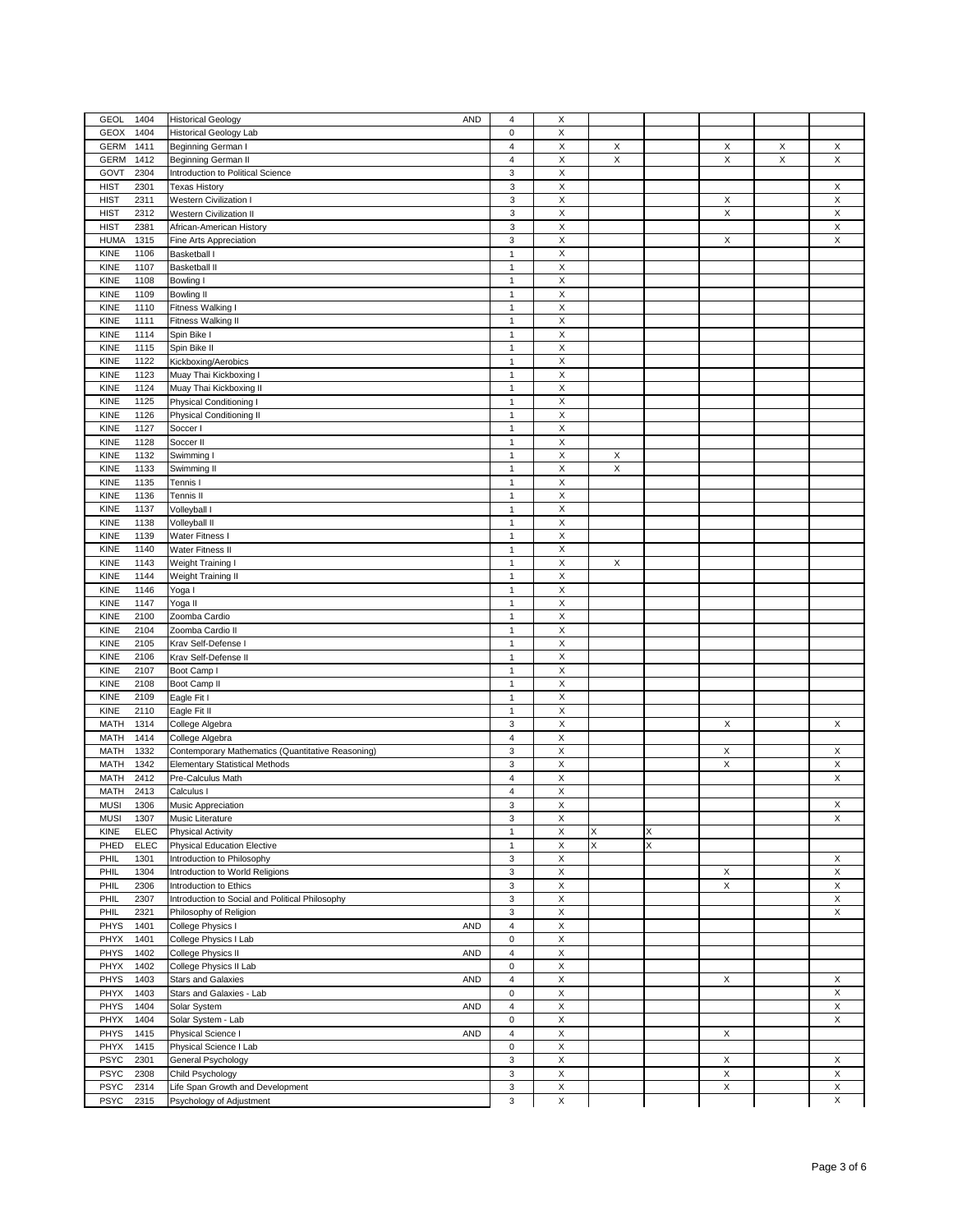| <b>PSYC</b>                      | Psychology of Personality                         | 3                       | X                              |   |   |   |   | X           |
|----------------------------------|---------------------------------------------------|-------------------------|--------------------------------|---|---|---|---|-------------|
| 2316<br><b>RUSS</b><br>1411      | Beginning Russian I                               | 4                       | Х                              | X |   | Χ |   | X           |
|                                  |                                                   |                         |                                |   |   |   |   |             |
| <b>RUSS</b><br>1412              | Beginning Russian II                              | 4                       | X                              | X |   | X |   | X           |
| SOCI<br>1301                     | Introduction to Sociology                         | 3                       | X                              |   |   | X |   | X           |
| SOCI<br>1306                     | Social Problems                                   | 3                       | X                              |   |   |   |   | X           |
| SOCI<br>2301                     | Marriage and the Family                           | 3                       | $\mathsf X$                    |   |   |   |   | X           |
| SOCI<br>2319                     | <b>Minority Studies</b>                           | 3                       | X                              |   |   |   |   | X           |
| SPAN<br>1411                     | Beginning Spanish I                               | 4                       | X                              | Χ |   | X | X | X           |
| <b>SPAN</b><br>1412              |                                                   | $\overline{\mathbf{4}}$ | X                              | X |   | X | X | $\mathsf X$ |
|                                  | Beginning Spanish II                              |                         |                                |   |   |   |   |             |
| <b>SPCH</b><br>1315              | <b>Public Speaking</b>                            | 3                       | $\mathsf X$                    | X | X | X |   | X           |
| <b>SPCH</b><br>1318              | Interpersonal Communication                       | 3                       | X                              | X | X |   |   |             |
| <b>SPCH</b><br>1321              | Business and Professional Communication           | 3                       | X                              | X | X |   |   | X           |
| Language,                        | <b>Philosophy, and Culture</b>                    | 3 SH                    |                                |   |   |   |   |             |
| <b>ANTH</b><br>2351              | Cultural Anthropology                             | 3                       | Х                              |   |   |   |   | X           |
| <b>DRAM</b>                      |                                                   | 3                       | X                              |   |   |   |   |             |
| 2361                             | History of Theatre I                              |                         |                                |   |   |   |   |             |
| <b>DRAM</b><br>2362              | History of Theatre II                             | 3                       | X                              |   |   |   |   |             |
| <b>ENGL</b><br>2322              | <b>British Literature I</b>                       | 3                       | X                              |   |   | Х |   | X           |
| 2323<br><b>ENGL</b>              | <b>British Literature II</b>                      | 3                       | X                              |   |   | X |   | X           |
| <b>ENGL</b><br>2327              | American Literature I                             | 3                       | Х                              |   |   | Х |   | X           |
| <b>ENGL</b><br>2328              | American Literature II                            | 3                       | X                              |   |   | X |   | X           |
|                                  |                                                   |                         |                                |   |   |   |   |             |
| 2332<br><b>ENGL</b>              | World Literature I                                | 3                       | X                              |   |   |   |   | X           |
| <b>FREN</b><br>1411              | Beginning French I                                | 4                       | $\mathsf X$                    | Χ |   | X | X | X           |
| <b>FREN</b><br>1412              | Beginning French II                               | $\overline{4}$          | X                              | X |   | X | X | Χ           |
| <b>GERM</b><br>1411              | Beginning German I                                | 4                       | X                              | X |   | X | X | Χ           |
| <b>GERM</b><br>1412              | Beginning German II                               | $\overline{4}$          | X                              | X |   | X | X | X           |
|                                  |                                                   |                         |                                |   |   |   |   |             |
| <b>MUSI</b><br>1306              | Music Appreciation                                | 3                       | X                              |   |   |   |   |             |
| <b>MUSI</b><br>1307              | Music Literature                                  | 3                       | X                              |   |   |   |   |             |
| PHIL<br>1301                     | Introduction to Philosophy                        | 3                       | X                              |   |   |   |   | X           |
| PHIL<br>1304                     | Introduction to World Religions                   | $\mathbf 3$             | X                              |   |   | X |   | X           |
| PHIL<br>2306                     | Introduction to Ethics                            | 3                       | X                              |   |   |   |   | X           |
| PHIL<br>2307                     |                                                   | 3                       | $\mathsf X$                    |   |   |   |   | X           |
|                                  | Introduction to Social and Political Philosophy   |                         |                                |   |   |   |   |             |
| 2321<br>PHIL                     | Philosphy of Religion                             | 3                       | X                              |   |   |   |   | X           |
| <b>RUSS</b><br>1411              | Beginning Russian I                               | 4                       | X                              | Χ |   | X |   | Χ           |
| <b>RUSS</b><br>1412              | Beginning Russian II                              | 4                       | X                              | Χ |   | X |   | X           |
| <b>SPAN</b><br>1411              | Beginning Spanish I                               | $\overline{4}$          | X                              | Χ |   | X | X | X           |
| <b>SPAN</b><br>1412              | Beginning Spanish II                              | $\overline{4}$          | X                              | X |   | X | X | X           |
|                                  |                                                   |                         |                                |   |   |   |   |             |
| <b>Social/Behavioral Science</b> |                                                   | <b>15 SH</b>            |                                |   |   |   |   |             |
|                                  |                                                   |                         |                                |   |   |   |   |             |
| GOVT<br>2305                     | <b>Federal Government</b>                         | 3                       | X                              |   |   | X |   | X           |
| GOVT<br>2306                     | <b>Texas Government</b>                           | 3                       | $\boldsymbol{\mathsf{X}}$      |   |   | X |   | X           |
| <b>HIST</b><br>1301              |                                                   | 3                       | $\boldsymbol{\mathsf{X}}$      |   |   | X |   | X           |
|                                  | United States History I                           |                         |                                |   |   |   |   |             |
| <b>HIST</b><br>1302              | United States History II                          | 3                       | X                              |   |   | X |   | X           |
|                                  | And one of the following courses:                 |                         |                                |   |   |   |   |             |
| <b>AGRI</b><br>2317              | Introduction to Agriculture Economics             | 3                       | Х                              |   |   |   |   | X           |
| <b>ECON</b><br>2301              | Principles of Macroeconomics                      | 3                       | $\mathsf X$                    |   |   | X |   | X           |
| <b>ECON</b><br>2302              | Principles of Microeconomics                      | 3                       | X                              |   |   | X |   | X           |
| GEOG<br>1301                     | Physical Geography                                | 3                       | $\boldsymbol{\mathsf{X}}$      |   |   |   |   | $\mathsf X$ |
|                                  |                                                   |                         |                                |   |   |   |   |             |
| GEOG<br>1302                     | Cultural Geography                                | 3                       | X                              |   |   | X |   | X           |
| GEOG<br>1303                     | World Regional Geography                          | 3                       | $\boldsymbol{\mathsf{X}}$      |   |   |   |   | X           |
| GOVT<br>2304                     | Introduction to Political Science                 | 3                       | $\boldsymbol{\mathsf{X}}$      |   |   |   |   |             |
| <b>HIST</b><br>2301              | <b>Texas History</b>                              | 3                       | $\boldsymbol{\mathsf{X}}$      |   |   |   |   | X           |
| <b>HIST</b><br>2311              | Western Civilization I                            | 3                       | $\boldsymbol{\mathsf{X}}$      |   |   | Х |   | X           |
| HIST<br>2312                     | Western Civilization II                           | 3                       | X                              |   |   | X |   | X           |
|                                  |                                                   |                         |                                |   |   |   |   |             |
| <b>HIST</b><br>2381              | African-American History                          | 3                       | X                              |   |   |   |   | X           |
| <b>PSYC</b><br>2301              | General Psychology                                | 3                       | $\boldsymbol{\mathsf{X}}$      |   |   | X |   | Χ           |
| <b>PSYC</b><br>2308              | Child Psychology                                  | 3                       | X                              |   |   | X |   | X           |
| <b>PSYC</b><br>2314              | Life Span Growth and Development                  | 3                       | $\mathsf X$                    |   |   | X |   | X           |
| <b>PSYC</b><br>2315              | Psychology of Adjustment                          | 3                       | $\boldsymbol{\mathsf{X}}$      |   |   |   |   | Χ           |
|                                  |                                                   |                         |                                |   |   |   |   |             |
| <b>PSYC</b><br>2316              | Psychology of Personality                         | 3                       | $\mathsf X$                    |   |   |   |   | X           |
| SOCI<br>1301                     | Introduction to Sociology                         | 3                       | $\boldsymbol{\mathsf{X}}$      |   |   | X |   | X           |
| SOCI<br>1306                     | Social Problems                                   | 3                       | X                              |   |   |   |   | X           |
| SOCI<br>2301                     | Marriage and the Family                           | $\mathbf 3$             | X                              |   |   |   |   | X           |
| SOCI<br>2319                     | <b>Minority Studies</b>                           | 3                       | $\boldsymbol{\mathsf{X}}$      |   |   |   |   | X           |
|                                  |                                                   |                         |                                |   |   |   |   |             |
|                                  | Physical Education (Activity Course)*             | 1 SH                    |                                |   |   |   |   |             |
| <b>KINE</b><br>1106              | Basketball I                                      | 1                       | X                              |   |   |   |   |             |
| 1107<br>KINE                     | <b>Basketball II</b>                              | $\mathbf{1}$            | $\mathsf X$                    |   |   |   |   |             |
| <b>KINE</b><br>1108              | Bowling I                                         | $\mathbf{1}$            | $\boldsymbol{\mathsf{X}}$      |   |   |   |   |             |
| <b>KINE</b><br>1109              | Bowling II                                        | $\mathbf{1}$            | $\mathsf X$                    |   |   |   |   |             |
|                                  |                                                   | $\mathbf{1}$            |                                |   |   |   |   |             |
| KINE<br>1110                     | Fitness Walking I                                 |                         | $\boldsymbol{\mathsf{X}}$      |   |   |   |   |             |
| KINE<br>1111                     | Fitness Walking II                                | $\mathbf{1}$            | $\mathsf X$                    |   |   |   |   |             |
| KINE<br>1114                     | Spin Bike I                                       | $\mathbf{1}$            | X                              |   |   |   |   |             |
| <b>KINE</b><br>1115              | Spin Bike II                                      | $\mathbf{1}$            | $\mathsf X$                    |   |   |   |   |             |
| KINE<br>1122                     | Kickboxing/Aerobics                               | $\mathbf{1}$            | $\boldsymbol{\mathsf{X}}$      |   |   |   |   |             |
|                                  |                                                   |                         |                                |   |   |   |   |             |
| KINE<br>1123<br>KINE<br>1124     | Muay Thai Kickboxing I<br>Muay Thai Kickboxing II | 1<br>$\mathbf{1}$       | X<br>$\boldsymbol{\mathsf{X}}$ |   |   |   |   |             |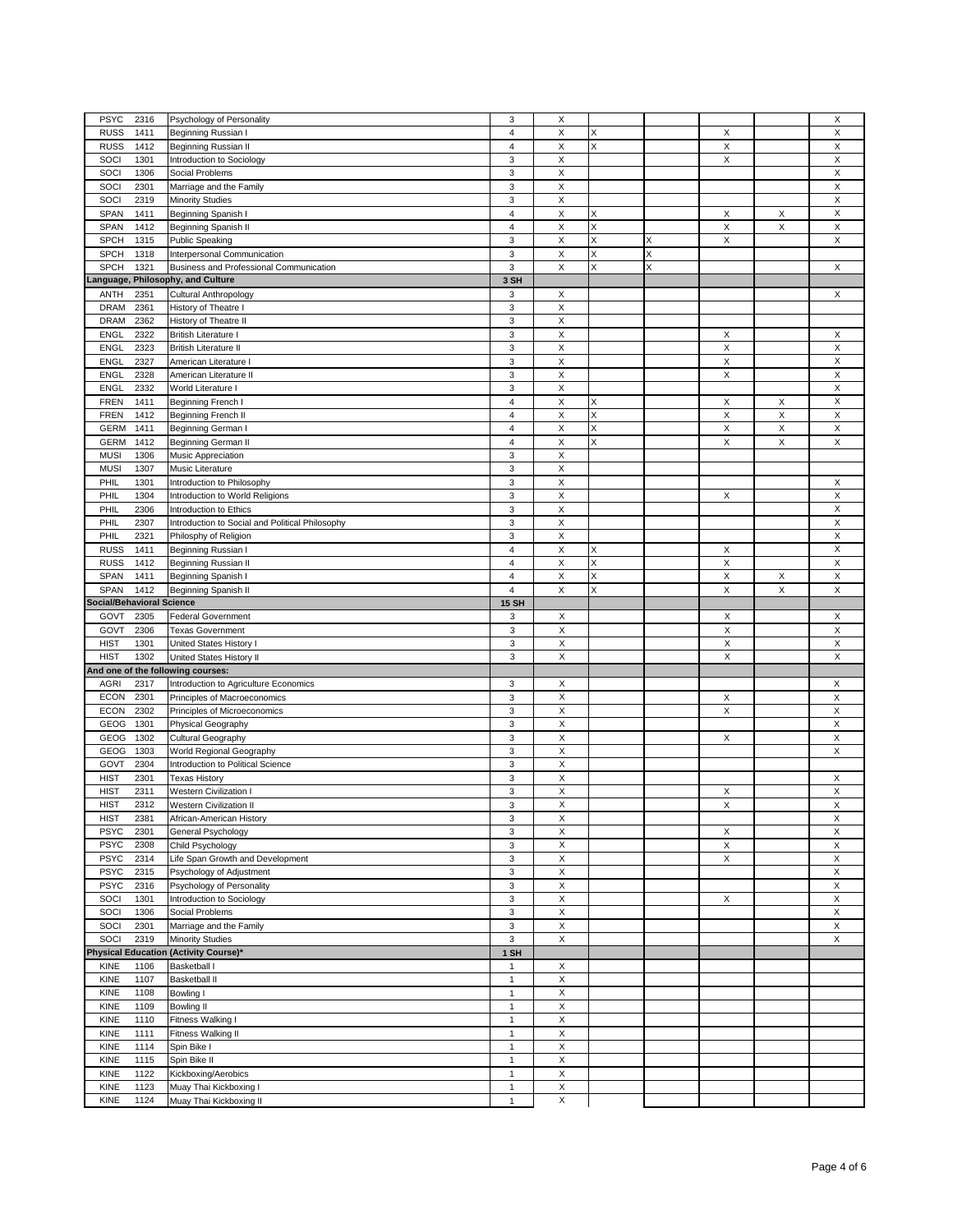| KINE<br>1125                 | Physical Conditioning I           | $\mathbf{1}$            | X           |             |   |             |             |             |
|------------------------------|-----------------------------------|-------------------------|-------------|-------------|---|-------------|-------------|-------------|
| <b>KINE</b><br>1126          | Physical Conditioning II          | $\mathbf{1}$            | X           |             |   |             |             |             |
| KINE<br>1127                 | Soccer I                          | $\mathbf{1}$            | X           |             |   |             |             |             |
| KINE<br>1128                 | Soccer II                         | $\mathbf{1}$            | X           |             |   |             |             |             |
| <b>KINE</b><br>1132          | Swimming I                        | $\mathbf{1}$            | X           | X           |   |             |             |             |
| KINE<br>1133                 | Swimming II                       | $\mathbf{1}$            | X           | X           |   |             |             |             |
| KINE<br>1135                 | Tennis I                          | $\mathbf{1}$            | X           |             |   |             |             |             |
| KINE<br>1136                 | Tennis II                         | $\mathbf{1}$            | X           |             |   |             |             |             |
|                              |                                   | $\mathbf{1}$            | X           |             |   |             |             |             |
| KINE<br>1137                 | Volleyball I                      |                         |             |             |   |             |             |             |
| KINE<br>1138                 | Volleyball II                     | $\mathbf{1}$            | X           |             |   |             |             |             |
| KINE<br>1139                 | Water Fitness I                   | $\mathbf{1}$            | $\mathsf X$ |             |   |             |             |             |
| KINE<br>1140                 | Water Fitness II                  | $\mathbf{1}$            | X           |             |   |             |             |             |
| <b>KINE</b><br>1143          | Weight Training I                 | $\mathbf{1}$            | X           | X           |   |             |             |             |
| KINE<br>1144                 | Weight Training II                | $\mathbf{1}$            | X           |             |   |             |             |             |
| KINE<br>1146                 | Yoga I                            | $\mathbf{1}$            | X           |             |   |             |             |             |
| KINE<br>1147                 | Yoga II                           | $\mathbf{1}$            | X           |             |   |             |             |             |
| KINE<br>2100                 | Zoomba Cardio                     | $\mathbf{1}$            | X           |             |   |             |             |             |
| KINE<br>2104                 | Zoomba Cardio II                  | $\mathbf{1}$            | X           |             |   |             |             |             |
| KINE<br>2105                 | Krav Self-Defense I               | $\mathbf{1}$            | X           |             |   |             |             |             |
|                              |                                   |                         | $\mathsf X$ |             |   |             |             |             |
| KINE<br>2106                 | Krav Self-Defense II              | $\mathbf{1}$            |             |             |   |             |             |             |
| KINE<br>2107                 | Boot Camp I                       |                         |             |             |   |             |             |             |
| KINE<br>2108                 | Boot Camp II                      |                         |             |             |   |             |             |             |
| KINE<br>2109                 | Eagle Fit I                       |                         |             |             |   |             |             |             |
| KINE<br>2110                 | Eagle Fit II                      |                         |             |             |   |             |             |             |
| <b>KINE</b><br><b>ELEC</b>   | Physical Activity                 |                         | X           | X           | X | Х           | X           | Х           |
| PHED<br><b>ELEC</b>          | <b>Physical Activity</b>          |                         | X           | X           | X | X           | X           | X           |
| Foreign Language Requirement |                                   | 8 SH                    |             |             |   |             |             |             |
| <b>FREN</b><br>1411          | Beginning French I                | 4                       | X           | X           |   | X           | X           | X           |
| <b>FREN</b><br>1412          | Beginning French II               | $\overline{\mathbf{4}}$ | $\mathsf X$ | X           |   | X           | $\mathsf X$ | $\mathsf X$ |
|                              |                                   |                         | X           |             |   |             |             | X           |
| <b>GERM</b><br>1411          | Beginning German I                | 4                       |             | X           |   | Χ           | X           |             |
| <b>GERM</b><br>1412          | Beginning German II               | 4                       | X           | X           |   | X           | X           | X           |
| <b>RUSS</b><br>1411          | Beginning Russian I               | 4                       | X           | X           |   | Χ           |             | X           |
| <b>RUSS</b><br>1412          | Beginning Russian II              | $\overline{\mathbf{4}}$ | X           | $\mathsf X$ |   | $\mathsf X$ |             | $\mathsf X$ |
| <b>SPAN</b><br>1411          | Beginning Spanish I               | $\overline{\mathbf{4}}$ | Χ           | Χ           |   | X           | X           | X           |
| <b>SPAN</b><br>1412          | Beginning Spanish II              | $\overline{\mathbf{4}}$ | X           | X           |   | X           | $\mathsf X$ | X           |
| <b>Major Requirements</b>    |                                   | 9 SH                    |             |             |   |             |             |             |
| ANTH<br>2301                 | Physical Anthropology             | 3                       | X           |             |   |             |             | Х           |
| 2302<br><b>ANTH</b>          | Introduction to Archeology        | 3                       | X           |             |   |             |             | X           |
| <b>ANTH</b><br>2346          | General Anthropology              | $\mathbf 3$             | X           |             |   | X           |             | X           |
| <b>ANTH</b><br>2351          |                                   | 3                       | X           |             |   |             |             | X           |
|                              | Cultural Anthropology             |                         |             |             |   |             |             |             |
| <b>ECON</b><br>2301          | Principles of Macroeconomics      | 3                       | X           |             |   | X           |             | X           |
| <b>ECON</b><br>2302          | Principles of Microeconomics      | 3                       | X           |             |   | X           |             | X           |
| GEOG<br>1300                 | Principles of Geography           | 3                       | X           |             |   |             |             | X           |
| GEOG<br>1301                 | Physical Geography                | 3                       | X           |             |   |             |             | X           |
| GEOG<br>1302                 | Cultural Geography                | 3                       | $\mathsf X$ |             |   | X           |             | X           |
| GEOG<br>1303                 | World Regional Geography          | 3                       | X           |             |   |             |             | X           |
| GOVT<br>2304                 | Introduction to Political Science | 3                       | X           |             |   |             |             | X           |
| <b>HIST</b><br>2301          | <b>Texas History</b>              | $\mathbf 3$             | X           |             |   |             |             | X           |
| <b>HIST</b><br>2311          | Western Civilization I            | 3                       | X           |             |   | Х           |             | X           |
| <b>HIST</b><br>2312          | Western Civilization II           | 3                       | X           |             |   | X           |             | X           |
|                              |                                   |                         |             |             |   |             |             |             |
| <b>HIST</b><br>2381          | African-American History          | 3                       | X           |             |   |             |             | X           |
| <b>PSYC</b><br>2301          | General Psychology                | 3                       | Χ           |             |   | Χ           |             | Χ           |
| <b>PSYC</b><br>2308          | Child Psychology                  | 3                       | X           |             |   | X           |             | X           |
| <b>PSYC</b><br>2314          | Life Span Growth and Development  | 3                       | X           |             |   | X           |             | X           |
| <b>PSYC</b><br>2315          | Psychology of Adjustment          | 3                       | X           |             |   |             |             | X           |
| <b>PSYC</b><br>2316          | Psychology of Personality         | $\mathbf 3$             | $\mathsf X$ |             |   |             |             | $\mathsf X$ |
| SOCI<br>1301                 | Introduction to Sociology         | 3                       | X           |             |   | X           |             | X           |
| SOCI<br>1306                 | Social Problems                   | 3                       | $\mathsf X$ |             |   |             |             | $\mathsf X$ |
| SOCI<br>2301                 | Marriage and the Family           | 3                       | X           |             |   |             |             | X           |
| SOCI<br>2319                 | <b>Minority Studies</b>           | $\mathsf 3$             | X           |             |   |             |             | X           |
| <b>Total Credits</b>         |                                   | 60 SH                   |             |             |   |             |             |             |
|                              |                                   |                         |             |             |   |             |             |             |

**Notes:**

1) An "X" in a column indicates that the Institution guarantees to accept credit from the source shown for at least part of the requirement.

2) This column indicates whether a school accepts transfer credit for courses taken through distance learning. It does not mean that the school offers the course through distance learning. 3) A course may be used toward one requirement only.

4) Only lower-level courses are accepted in transfer.

5) The student is responsible for meeting course prerequisites. It is recommended that the student take placement tests prior to enrolling in mathematics, reading-intensive, and writing<br>courses. Based on scores, the studen

a) Mathematics courses may include DSMA 0101 Basic Developmental Mathematics, DSMA 0120 Mathematics Lab, DSMA 0300 Developmental Mathematics I, DSMA 0301 Developmental Mathematics II, DSMA 0303 Developmental Mathematics IV, DSMA 0304 Fundamentals of Mathematics II, DSMA 0305 Pre-Algebra, DSMA 0306 Introductory Algebra,<br>DSMA 0307 Intermediate Algebra, DSMA 0309 Fundamentals

b) Reading courses may include DSRE 0101 Developmental Reading, DSRE 0300 Developmental Reading I, DSRE 0301 Developmental Reading II, DSRE 0302 Fundamentals of Reading I, DSRE 0303 Fundamentals of Reading II, and/or DSRE 0311 Developmental Reading II.

c) Writing courses may include DSWR 0301 Developmental Writing I, DSWR 0302 Developmental Writing II, DSWR 0303 Fundamentals of Writing I, DSWR 0304 Fundamentals of Writing II, and/or DSWR 0311 Developmental Writing II.